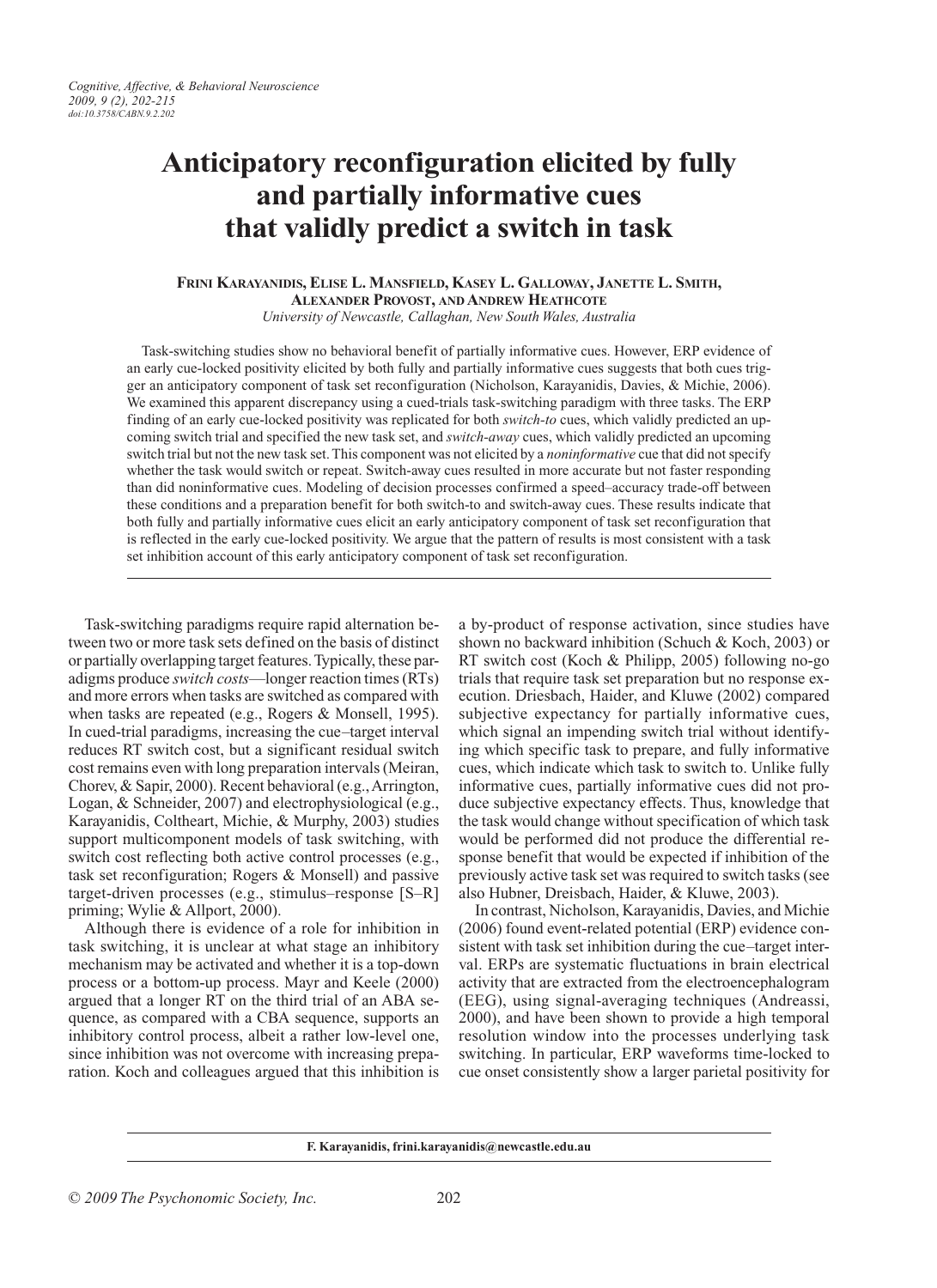switch, as compared with repeat, trials (e.g., Kieffaber & Hetrick, 2005; Miniussi, Marzi, & Nobre, 2005; Nicholson, Karayanidis, Bumak, Poboka, & Michie, 2006; Nicholson, Karayanidis, Poboka, Heathcote, & Michie, 2005; Rushworth, Passingham, & Nobre, 2005). This *differential switch positivity* (D-Pos) emerges as early as 200 msec postcue and, with long preparation intervals, peaks prior to target onset. After target onset, ERPs for switch trials show a negative shift, relative to repeat trials, that emerges after 150 msec and extends more than 800 msec after target onset. D-Pos has been mapped to processes associated with task set reconfiguration during the cue–target interval, whereas the switch negativity has been mapped to target-dependent processes that cause residual switch cost (Karayanidis et al., 2003; Nicholson, Karayanidis, Bumak, et al., 2006; Nicholson et al., 2005).

Nicholson, Karayanidis, Davies, and Michie's (2006) ERP evidence for task set inhibition came from a cued-

trial task-switching paradigm in which participants randomly alternated between three tasks. As is usual in task-switching paradigms, different cues signaled task repetition (*repeat* cue) or a switch to a specified task (*switch-to* cue). A third, partially informative cue signaled only that the task would change (*switch-away* cue), with the actual task to be performed being specified only upon target onset (see Figure 1). An early cue-locked differential positivity (D-Pos1) was found for both switchaway and switch-to trials, relative to repeat trials (see Figure 3B in Nicholson, Karayanidis, Davies, and Michie, 2006). Switch-to trials also showed a second differential positivity that occurred later within the cue–target interval (D-Pos2), whereas for switch-away trials, this component occurred after target onset. After target onset, both types of switch trials showed a differential negativity relative to repeat trials, but this was delayed until after D-Pos2 on switch-away trials.



**Figure 1. Top left: Example of task-position mapping. Middle: The four types of cues used to indicate the requirements of the next trial (repeat, switch-to, switch-away, and noninformative). Each cue type was presented on 25% of trials. Bottom: Stimulus– response (S–R) mappings with the four possible stimuli associated with each response. These were counterbalanced across participants.**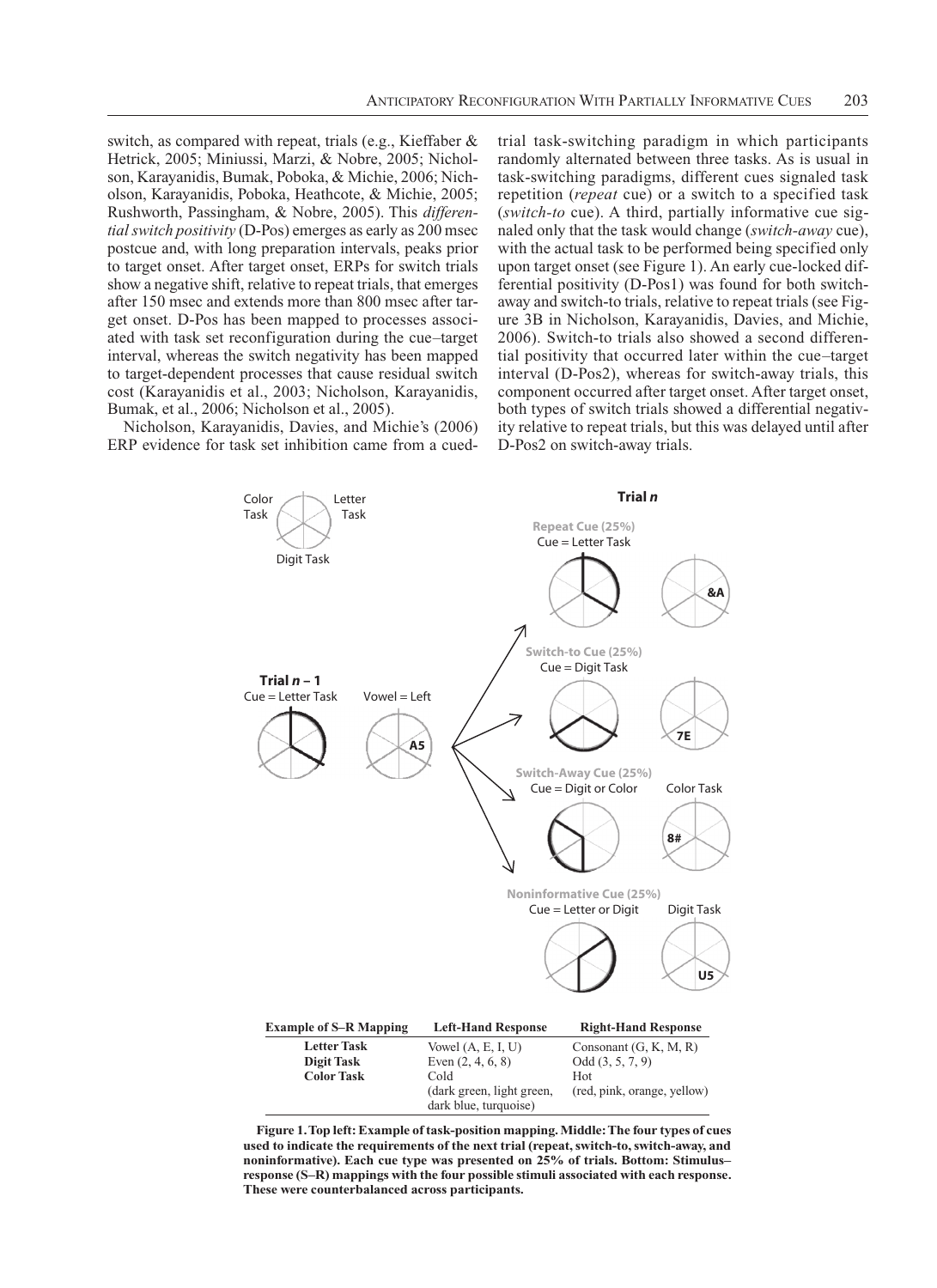Nicholson, Karayanidis, Davies, and Michie (2006) suggested that D-Pos2 reflects activation of the relevant task set, which can occur prior to target onset for switch-to trials, but only after target onset for switch-away trials. Since both switch-to and switch-away trials indicate that the previously active task set will not be repeated, the D-Pos1 component, which was common to both of these trial types, was interpreted as reflecting inhibition of the now irrelevant task set. However, D-Pos1 might also be attributed to differences in cue processing between repeat and both types of switch trials. In particular, both switch-to and switch-away trials involved a physical cue change between trials, which may have resulted in greater cue processing being required than for the cue on a repeat trial, where cue processing may have been primed by cue repetition.

Nicholson, Karayanidis, Davies, and Michie (2006) found that switch cost was larger on switch-away, as compared with switch-to, trials and that increasing the cue–target interval reduced RT switch cost for switch-to, but not switch-away, trials. The length of the cue–target interval may have had no effect on switch-away trials because task set inhibition was complete before the target appeared, even at the short cue–stimulus interval (200 msec). However, it is also possible that there was no cue–target interval effect on switch-away trials simply because participants did not make any use of the switch-away cue. The equivalence of early ERP waveforms (D-Pos1) for switch-to and switch-away could then be attributed to participants' undertaking the same cue-encoding processes in both conditions. If a switch-away cue does allow partial preparation, it should cause a reduction in switch cost, even though this reduction would be less than that for switch-to cues. However, the behavioral benefits of the switch-away cue could not be established by Nicholson, Karayanidis, Davies, and Michie since their design did not have a baseline condition.

# **Experiment 1**

The present study addressed these issues, using a design identical to that in Nicholson, Karayanidis, Davies, and Michie (2006), with the exception that an extra, *noninformative* cue type was included. This cue signaled that the following trial might require a repeat *or* a switch in task (see Figure 1). Like switch-to and switch-away cues, noninformative cues involved a physical shift in cue position. However, unlike switch-to and switch-away cues, noninformative cues did not indicate that the previously active task set would be irrelevant on the next trial. In fact, they indicated that there was a 50% chance that the task would be repeated. Although inhibition of the previously active task set is an efficient strategy for switch-to and switch-away cues, this is not the case for noninformative cues. Hence, if D-Pos1 represents processes associated with inhibition of the previously active but now irrelevant task set, it should occur for switch-to and switch-away cues, but not for noninformative cues. Alternatively, if D-Pos1 represents processing of the change in cue position, it should occur for switch-to, switch-away, and noninformative cues.

The noninformative cue condition also acted as a baseline that allowed us to investigate whether switch-away cues provide some behavioral benefit (i.e., reduce switch cost) by allowing partial preparation for a task switch. Note that noninformative and switch-away cues were equally informative about which task would occur next. That is, both of these cue types ruled out exactly one of the three possible tasks. Hence, a comparison of performance for these cue types controlled for task uncertainty and, specifically, tested for benefits related to knowing that the previous task would not be repeated.

#### **Method**

**Participants**. Twenty-three undergraduate students (18 female, 5 male) with a mean age of 21.3 years  $(SD = 3.51)$  were recruited from an introductory psychology course and participated for course credit.

**Stimuli and Tasks**. The paradigm was identical to that used by Nicholson, Karayanidis, Davies, and Michie (2006) with the exception of the additional noninformative cue. Briefly, the participants viewed a circle (5º of visual angle) divided into six wedges, with pairs of adjacent wedges grouped by thicker lines demarcating three task sections: digit, letter, and color (see Figure 1, top). Each target was a pair of characters consisting of combinations of a letter, a digit, or a nonalphanumeric symbol and was presented either in gray or in color. Each target (e.g., A4) consisted of three dimensions (see Figure 1, bottom): one relevant to the currently cued task (e.g., a letter mapped to a left-hand response), one selected randomly from one of the two alternative tasks and incongruently mapped with the relevant task (e.g., a digit mapped to a right-hand response), and one that was neutral (e.g., gray, not mapped to any response). The same target could not appear on two successive trials. Response–target interval was 1,400 msec and included a 1,000 msec cue–target interval.

Four cue types (i.e., repeat, switch-to, switch-away, and noninformative) were defined by cue location and were presented with equal probability in a pseudorandom sequence so that the same cue was not repeated on more than three consecutive trials. Noninformative cues resulted equiprobably in a switch or a repeat trial, which was defined by the location of the target, thereby resulting in five trial types (i.e., repeat, switch-to, switch-away, noninformative switch, and noninformative repeat). The target always appeared in one of the two segments highlighted by the cue.

**Procedure**. All the participants attended two sessions scheduled 7–14 days apart. The first session included task training and practice (732 trials on each task alone and switching between tasks). The second session included further practice (another 732 trials), followed by the behavioral and EEG testing session. The testing session consisted of nine runs of 96 trials each. The participants were encouraged to respond as quickly and accurately as possible. Auditory feedback was provided after an incorrect response, and behavioral feedback (mean RT and percentage correct) was displayed at the end of each run. EEG was continuously sampled at 2048 Hz/channel, reference free, from 64 scalp electrodes, the mastoids, and the nose, using a Biosemi ActiView II system. A vertical electrooculogram (EOG) was recorded from the supraorbital and infraorbital ridges of the left eye, and a horizontal EOG from the outer canthi of each eye.

**Data analysis**. The first five trials of every run, trials associated with an incorrect response, trials immediately following an incorrect response, and trials on which RTs were shorter than 200 msec (0.005%) or longer than three standard deviations above the participant's mean RT (1.7%) were excluded. A 3 (task: letter, digit, color)  $\times$  5 (trial: repeat, switch-to, switch-away, noninformative repeat, and noninformative switch) repeated measures ANOVA was performed. Critical values were adjusted using the Greenhouse– Geisser correction to avoid violating the assumption of sphericity (Vasey & Thayer, 1987), and simple comparisons for trial were cor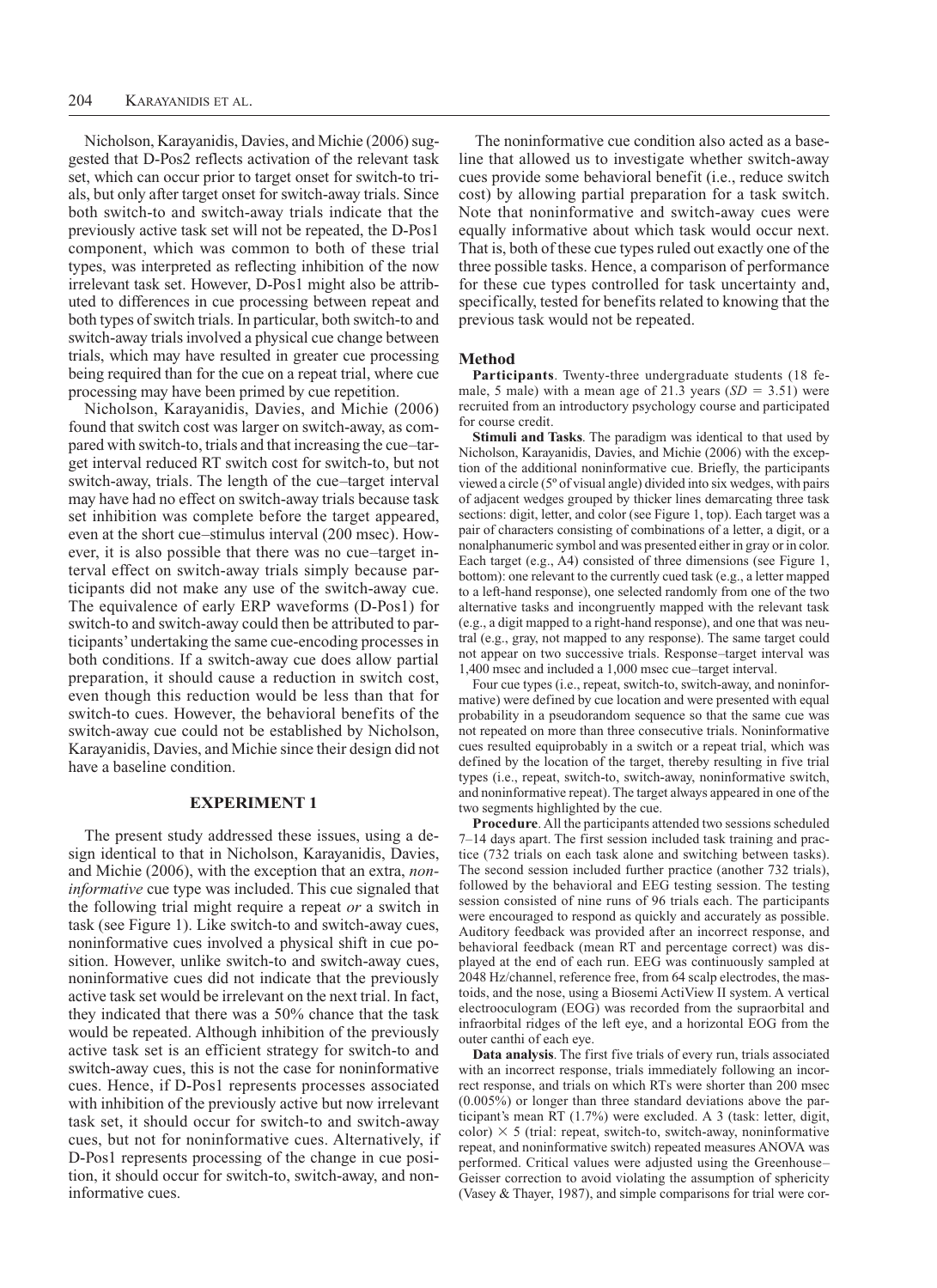rected with familywise error rate adjusted at  $\alpha = .01$  (unless otherwise reported). For behavioral data, we compared repeat trials with each of switch-to, switch-away, and noninformative repeat trials, and switch-away trials with each of switch-to and noninformative switch trials. Task did not interact with trial type for either RT ( $F = 1.64$ ) or error rate  $(F = 2.43)$ , so all behavioral and ERP analyses were averaged over task.

EEG data were analyzed using Brain Electrical Source Analysis (BESA v5.1). Scalp electrodes were rereferenced offline to linked mastoids, and EOG artifact correction was applied using a regression algorithm (Ille, Berg, & Scherg, 2002). Cue- and target-locked EEG epochs were extracted from 300 msec before to 1,200 msec after each cue and target (200-msec preevent baseline), and epochs with an artifact exceeding a 100- $\mu$ V threshold were rejected. Averaged waveforms were created for each cue and target type, averaged over response hand and task. Both cue-locked and target-locked individual ERP waveforms included a mean of 130–140 trials, except for target-locked noninformative switch and repeat trials, which included half that number. Target-locked data from 2 participants were excluded because there were fewer than 40 epochs contributing to one of the noninformative trial types. Therefore, cue-locked data are reported from 23 participants, and target-locked data are from 21 participants.

Difference waveforms were calculated by subtracting the repeat waveform from each of the remaining waveforms and were visually inspected to determine time windows and scalp topography of maximal differentiation between cue types. For cue-locked waveforms, two mean amplitude windows were defined on the basis of the positivity for switch-to relative to repeat waveforms (250–400 msec, 450–700 msec) and were analyzed at the parieto-occipital midline site (POz), using a one-way ANOVA with four levels of cue type. We compared repeat cues with each of the other three cues and switchaway with switch-to and noninformative cues. For target-locked waveforms, two mean amplitude windows were used to define an early positivity that emerged around the peak of the P2 and a second, later positivity around the latency of the N2 (180–250 and 300– 370 msec, respectively) and were analyzed at F4, where the effects of trial were maximal. A third window (420–550 msec) that targeted the negativity for switch-to relative to repeat trials was analyzed at Cz. Four contrasts were defined comparing repeat trials with each of the other three trial types. Where significant trial type differences emerged at these scalp sites, the scalp distribution of these differences was analyzed using paired-samples *t* tests at each electrode and are displayed as head maps in Figures 2 and 3.

#### **Results**

Because Nicholson, Karayanidis, Davies, and Michie's (2006) argument that task set reconfiguration involves task set inhibition as well as task set activation was based on ERP data, we will discuss first the ERP findings in order to establish replication of the original finding and present the outcomes for the noninformative cue. Figures 2 and 3 show average cue-locked and target-locked waveforms, respectively. Figure 4 shows average behavioral and ERP estimates and the results of associated inferential tests.

**Cue-locked waveforms**. Cue-locked waveforms showed a sustained positivity over 100–800 msec for all trial types (Figure 2A, left). The main effect of cue was significant at POz for both early and late positivities  $[F(3,66) = 18.10, p < .001,$  and  $F(3,66) = 8.45, p <$ .001, respectively]. Difference waveforms were derived between each cue type and the repeat waveform (Figure 2A, right). A large broad positivity was evident over 150–800 msec in the switch-to difference waveform. This was also evident in the switch-away difference waveform,

but dissipated by 400 msec. Noninformative cues did not show any positivity relative to repeat cues.

The early positivity was significantly larger for both switch-to and switch-away cues as compared with repeat cues  $[F(1,22) = 39.30, p < .001, \text{ and } F(1,22) = 31.68,$  $p < .001$ , respectively; see Figure 4B]. This differential positivity for switch-to and switch-away relative to repeat cues emerged at central sites but was stronger at parietal and occipital sites and was also reflected at frontopolar locations (Figure 2B). Importantly, this early positivity was also larger for switch-away cues, as compared with noninformative cues  $[F(1,22) = 17.89, p < .001]$ , across most parietal-occipital sites (Figure 2B) and did not differ in amplitude between repeat and noninformative cues at any site. The later positivity was larger for switch-to cues than for both repeat cues and switch-away cues at POz  $[F(1,22) = 9.31, p = .006, \text{ and } F(1,22) = 12.65,$  $p = .002$ , respectively; see Figure 4B], an effect that was distributed over the parietal-occipital scalp (Figure 2B). There was no difference between the other cue types in this latency range.

**Target-locked waveforms**. Target-locked waveforms showed an early N1 and large fronto-central P2, followed by an N2 and LPC complex (Figure 3A, left). Switch-to minus repeat difference waveforms showed a broad negative shift spreading over 200–800 msec after target onset that was largest at Cz (Figure 3A, right). All other difference waveforms showed a right frontally maximal positivity over 200–400 msec, followed by a broad centrally maximal negativity.

Target-locked difference waveforms for switch-away, noninformative repeat, and noninformative switch targets showed two positive peaks: one within the latency range of the frontal P2 (180–250 msec) and the other around 100 msec later (300–370 msec; Figure 3A, right). Both windows showed a significant main effect of trial type at F4  $[F(4,80) = 3.30, p = .043, \varepsilon = .538, \text{ and } F(4,80) =$ 7.37,  $p < .001$ , respectively]. The early positivity (180– 250 msec; Figure 4C) was larger for both switch-away and noninformative repeat targets, as compared with repeat targets  $[F(1,20) = 8.45, p = .009, \text{ and } F(1,20) = 11.85,$  $p = .003$ , respectively]. This early target-locked differential positivity was more widespread over frontocentral sites for noninformative repeat cues but was fairly localized over the right frontal scalp for switch-away cues (Figure 3B). The later positivity (300–370 msec) was larger for both noninformative repeat and noninformative switch targets, as compared with repeat targets  $[F(1,20) = 10.77]$ ,  $p = .004$ , and  $F(1,20) = 9.03$ ,  $p = .007$ , respectively; see Figure 4C], over both right frontocentral and left centroparietal sites (Figure 3B). This positivity was again evident for switch-away cues but was only marginally significant over the right frontal scalp  $[F(1,20) = 4.77, p = .041]$ .

Mean amplitude over 420–550 msec in the target-locked waveforms produced a significant main effect of trial at  $Cz$  [ $F(4,80) = 6.38, p = .002$ ; see Figure 3A], reflecting a significant negative deflection for all trial types, relative to repeat targets [see Figure 4C; switch-to,  $F(1,20) =$  $16.65, p = .001$ ; switch-away,  $F(1,20) = 19.45, p < .001$ ;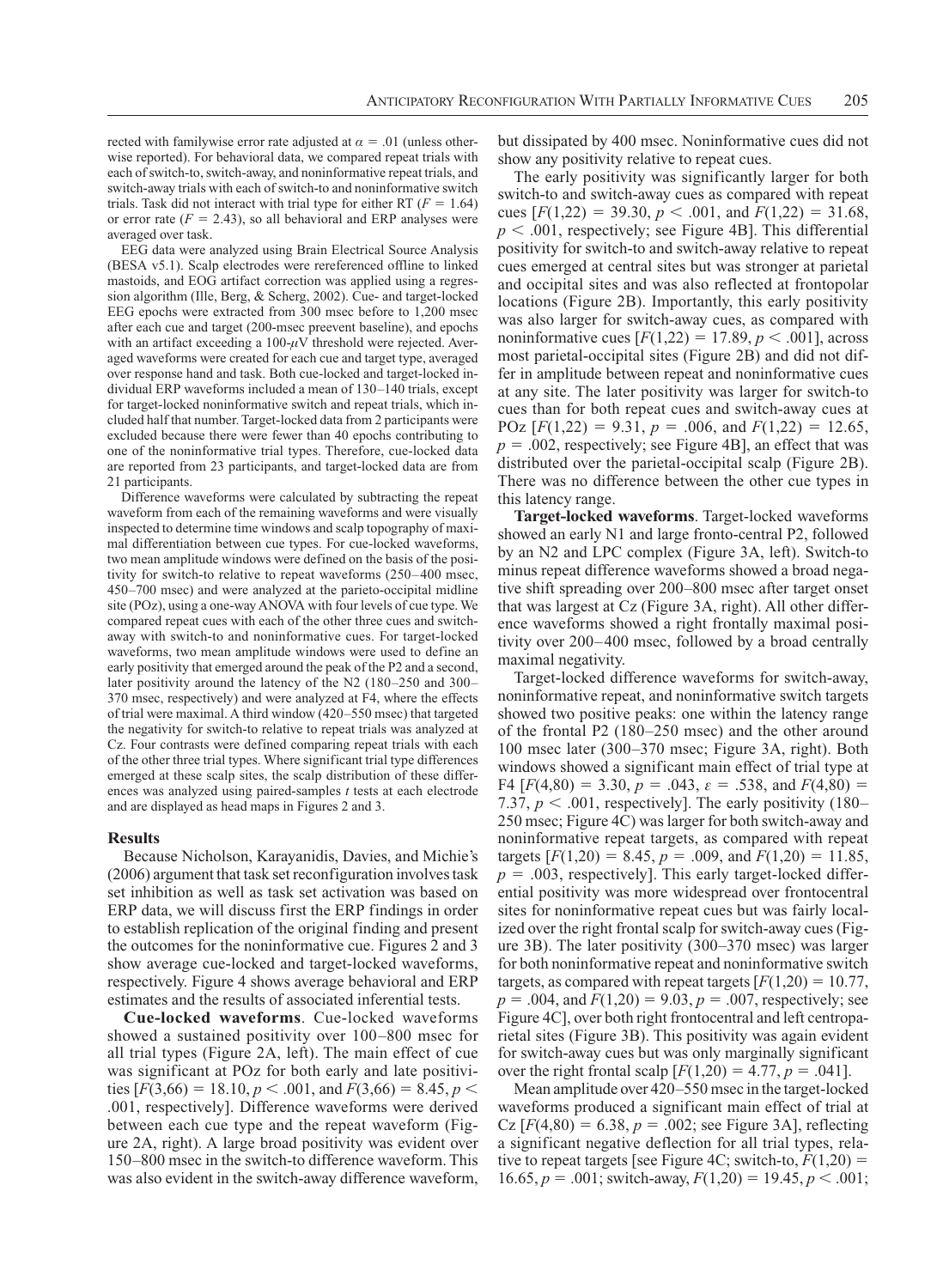

**Figure 2. (A) Cue-locked ERP and difference waveforms for each trial type at POz. Gray bars indicate the mean amplitude windows used in the analyses. (B) Head maps showing sites of significant deviation between different trial types over 250–400** msec and 450–700 msec. Open squares,  $\alpha = .05$ ; filled squares,  $\alpha = .01$ . Over 250–400 msec, the switch-to (S-T) **versus repeat (Rpt) contrast was most significant over parieto-occipital sites (** $p = 2.6 \times 10^{-6}$  **to .005). The switch-away** (S-A) versus Rpt contrast was most significant over frontal and parieto-occipital electrodes ( $p = 2.5 \times 10^{-8}$  to .01). The **noninformative (NI) versus S-A contrast was most significant over parieto-occipital electrodes (** $p = 5.1 \times 10^{-5}$  **to .01).** Over 450–700 msec, the S-T versus Rpt contrast was most significant at POz ( $p = .009$ ). The S-T versus S-A contrast was most significant at parieto-occipital sites ( $p = .0009$  to .01).

noninformative switch,  $F(1,20) = 8.37, p = .009$ ; noninformative repeat,  $F(1,20) = 10.03$ ,  $p = .005$ ]. This posttarget switch negativity showed a broad scalp distribution for switch-to and switch-away targets, especially over centroparietal sites (Figure 3B), whereas the effect was restricted over the frontocentral midline for both noninformative switch and noninformative repeat targets.

**Accuracy and mean RT**. Mean RT showed a significant effect of trial type  $[F(4,88) = 38.62, p < .001,$  $\varepsilon = .320$ ; see Figure 4A]. Responses for repeat trials were

significantly faster than those for noninformative repeat  $[F(1,22) = 61.49, p < .001]$ , switch-to  $[F(1,22) = 32.29,$  $p < .001$ ], and switch-away  $[F(1,22) = 51.59, p < .001]$ trials. RT for switch-away trials was longer than for switchto trials  $[F(1,22) = 37.36, p < .001]$ , but was not significantly shorter than that for noninformative switch trials.

Although the error rate was quite low  $(2.8\% - 5.5\%;$  see Figure 4A), the main effect of trial type was significant  $[F(4,88) = 10.76, p < .001, \varepsilon = .673]$ . Repeat trials produced fewer errors than did all other trial types [switch-to,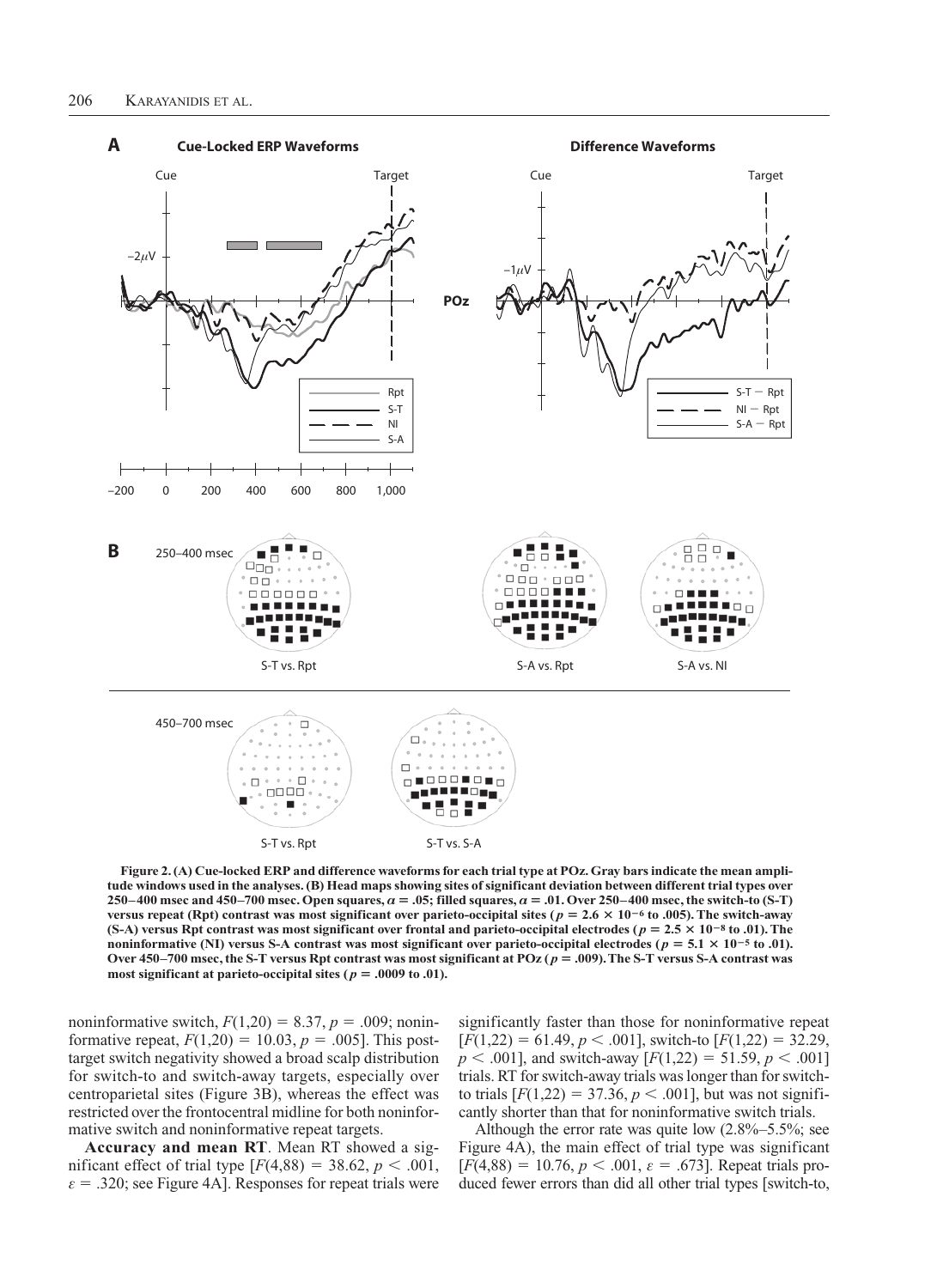

**Figure 3. (A)Target-locked ERP and difference waveforms at F4 and Cz. Gray bars indicate the respective mean amplitude windows used in analysis. (B) Head maps showing sites of significant positive deviation relative to repeat (Rpt) trials over**  $180-250$ **,**  $300-370$ **, and**  $420-550$  **msec. Open squares,**  $\alpha = .05$ **; filled squares,**  $\alpha = .01$ **. Over 180–250 msec, the switch-away (S-A) versus Rpt contrast was most significant at F4 (** *p* 5 **.009). The noninformative repeat (N-R) versus Rpt contrast was most significant over frontal sites**   $(p = .002 \text{ to } .01)$ . Over 300–370 msec, the S-A versus Rpt contrast was most significant at F8  $(p = .02)$ . The N-R versus Rpt contrast was most significant over left centro-parietal sites ( $p = .0009$  to .01). The **noninformative switch (N-S) versus Rpt contrast was most significant at F4 (** $p = .007$ **). Over 420–550 msec, the switch-to (S-T) versus Rpt contrast and the S-A versus Rpt contrast were most significant over centroparieto-occipital electrodes (** $p = .0001$  **to**  $.009$  **and**  $p = .0003$  **to**  $.009$ **, respectively). The N-R versus Rpt** contrast was most significant at Cz ( $p = .005$ ), and the N-S versus Rpt contrast was most significant over **fronto-central sites (** $p = .004$  **to .009).**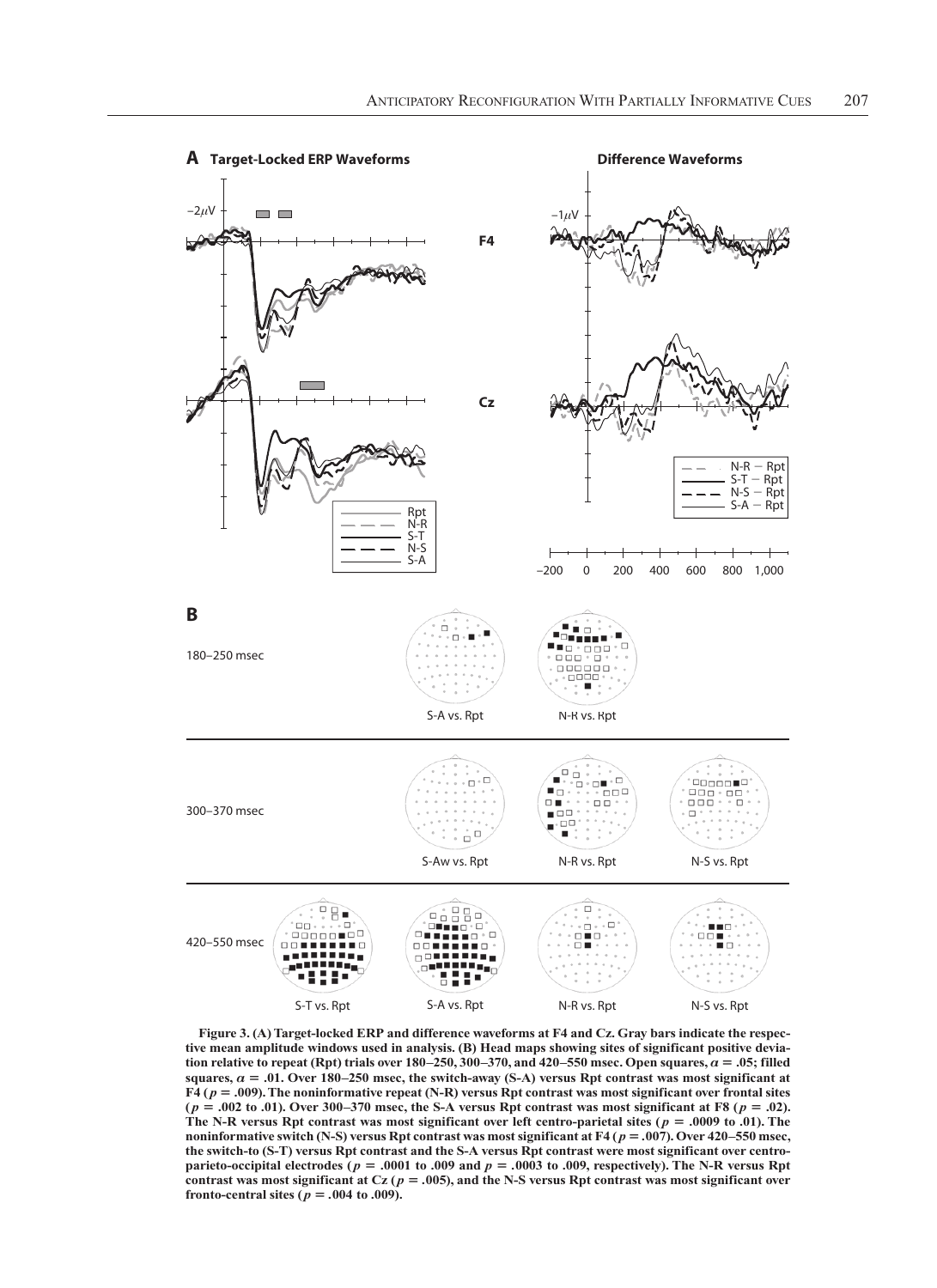

**Figure 4. (A) Mean RT and error proportion for each trial type. (B) Cue-locked ERPs: mean amplitude over 250–400 and 450– 700 msec at POz. (C)Target-locked ERPs: mean amplitude over 180–250 and 300–370 msec at F4 (left, middle) and over 420–550 msec at Cz (right). R, repeat; N-R, noninformative repeat; S-T, switch-to; S-A, switch-away; N-S, noninformative switch. Significant differ**ences between conditions are shown by solid lines at  $p < .01$  and broken lines at  $p < .05$ .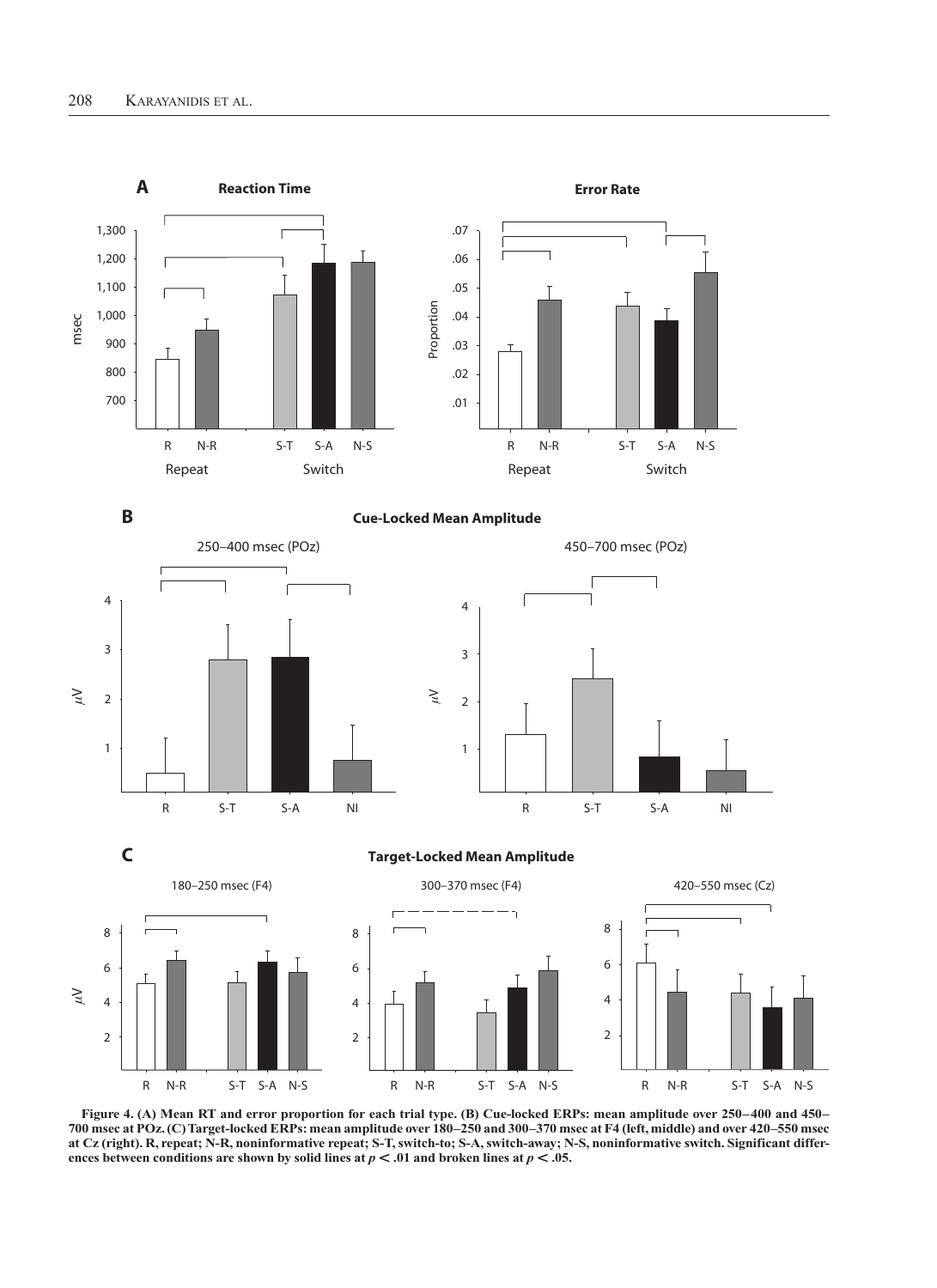$F(1,22) = 16.87, p < .001$ ; switch away,  $F(1,22) = 9.45, p =$ .006; noninformative repeat,  $F(1,22) = 21.27, p < .001$ . Error rates were also higher for noninformative switch than for switch-away trials  $[F(1,22) = 9.53, p = .005]$ .

We examined whether the amplitude of the early cuelocked positivity was associated with improved behavioral performance, using one-tailed Pearson correlations for switch-to and switch-away cues, which showed a clear and measurable D-Pos1. Larger positivity was associated with a shorter RT for switch-to trials  $(r = -.691, p < .001, n =$ 23) and less strongly for switch-away trials ( $r = -.367, p <$  $.05, n = 23$ ) but showed no relationship with error rate.

#### **Discussion**

The ERP data replicated Nicholson, Karayanidis, Davies, and Michie's (2006) finding of a posterior cue-locked D-Pos1 for both switch-to and switch-away cues, followed by a D-Pos2 that was cue-locked for switch-to trials and target-locked for switch-away trials. Both switch-to and switch-away trials elicited a large posttarget switch negativity, as compared with repeat trials, and the onset of this negativity was delayed until after resolution of the earlier positivity for switch-away trials, again suggesting that it reflects target-triggered processes such as completion of task set reconfiguration or S–R priming.

Notably, within the cue–target interval, noninformative cues showed no evidence of any differential switch positivity, relative to repeat cues. However, after the onset of the target that defined the currently active task set, both noninformative repeat and noninformative switch trials showed a significant differential positivity, relative to repeat trials. The finding that, unlike switch-to and switch-away cues, noninformative cues did not elicit the D-Pos1 within the cue–target interval indicates that this component does not reflect processing of a change in the physical position of the cue. It could be argued that although noninformative cues involved some spatial displacement, the degree of displacement differed between cue types (i.e., 60º for noninformative, 120º for switch-to, and 180º for switch-away cues). However, if the cue-locked positivity is affected by degree of cue displacement, there should be correspondence between the angular displacement of the cue and D-Pos1 amplitude (i.e., noninformative  $\lt$  switch-to  $\lt$ switch-away). This was not the case in the present data.

Therefore, the D-Pos1 component appears to reflect a process that is activated by cues that validly signal that the previously active task set will not be relevant to the next target and, consequently, that there will definitely be a switch in task on the next target (i.e., switch-to and switchaway cues), even when the cues do not specify which task will be relevant. Importantly, the process reflected by the D-Pos1 is not activated by cues that signal that the previously active task set may (i.e., noninformative cues) or will (repeat) be relevant to the next target. This finding supports the contention that partially informative cues trigger some anticipatory reconfiguration process.

Replicating Nicholson, Karayanidis, Davies, and Michie's (2006) finding, switch-away trials resulted in a longer RT than did switch-to trials. This indicates that the additional information regarding the identity of the

upcoming task afforded by switch-to cues led to greater anticipatory reconfiguration than on switch-away cues. However, mean RT did not differ between switch-away and noninformative switch trials. This result appears to contradict the idea that participants use switch-away cues to partially prepare for a switch trial. If preparation is a time-consuming process, it should take longer to complete on noninformative switch trials than on the partially informative switch-away trials, and hence, mean RT should be less in the latter condition.

This argument fails to take account of the fact that the noninformative switch trials had a reliably higher error rate than did switch-away trials. The error difference raises the possibility that the participants used the information provided by switch-away cues to engage in a speed–accuracy trade-off. That is, because switch-away cues provided certainty that the upcoming trial would require a switch in task and, hence, would be more difficult and potentially error prone, the participants may have required a higher standard of evidence before making a decision, in order to reduce the possibility of making an error. If that were the case, the same higher standard of evidence would be expected to be applied on switch-to trials. Mean RT in the switch-to condition could still be less than that in the noninformative switch condition if the extra time required to make a decision using a higher standard of evidence on switch-to trials was less than the time saved by being able to complete reconfiguration in the cue–target interval. In the switch-away condition, in contrast, the lesser amount of time saved by partial reconfiguration could be canceled out by the extra time taken to make a decision, so that overall mean RTs in the switch-away and noninformative switch conditions would be equal.

Fortunately, as we will describe next, it is possible to directly test our speculation about speed–accuracy tradeoff differences between cue conditions. Speed–accuracy trade-off is a pervasive phenomenon in choice tasks ranging from simple stimulus categorization to recognition memory (for a summary, see Luce, 1986, pp. 237–245). It has been intensively studied, and it is now almost universally agreed that it can be explained in detail by evidence accumulation models. Evidence accumulation models of the decision process provide a detailed account of the mechanism by which speed–accuracy trade-offs are accomplished. They also predict that a speed–accuracy trade-off will have a quite specific effect on aspects of the RT distribution, such as RT variance, which are neglected by an analysis of mean RT alone. Hence, by fitting an evidence accumulation model to our data, we are able to provide a rigorous test of whether the lack of a mean RT difference between noninformative and switch-away trials is a by-product of speed–accuracy trade-off.

# **Evidence Accumulation Model Analysis**

Evidence accumulation models fractionate mean RT within two-choice response tasks into two independent components: decision time and nondecision time. Decision time includes processes directly involved in choos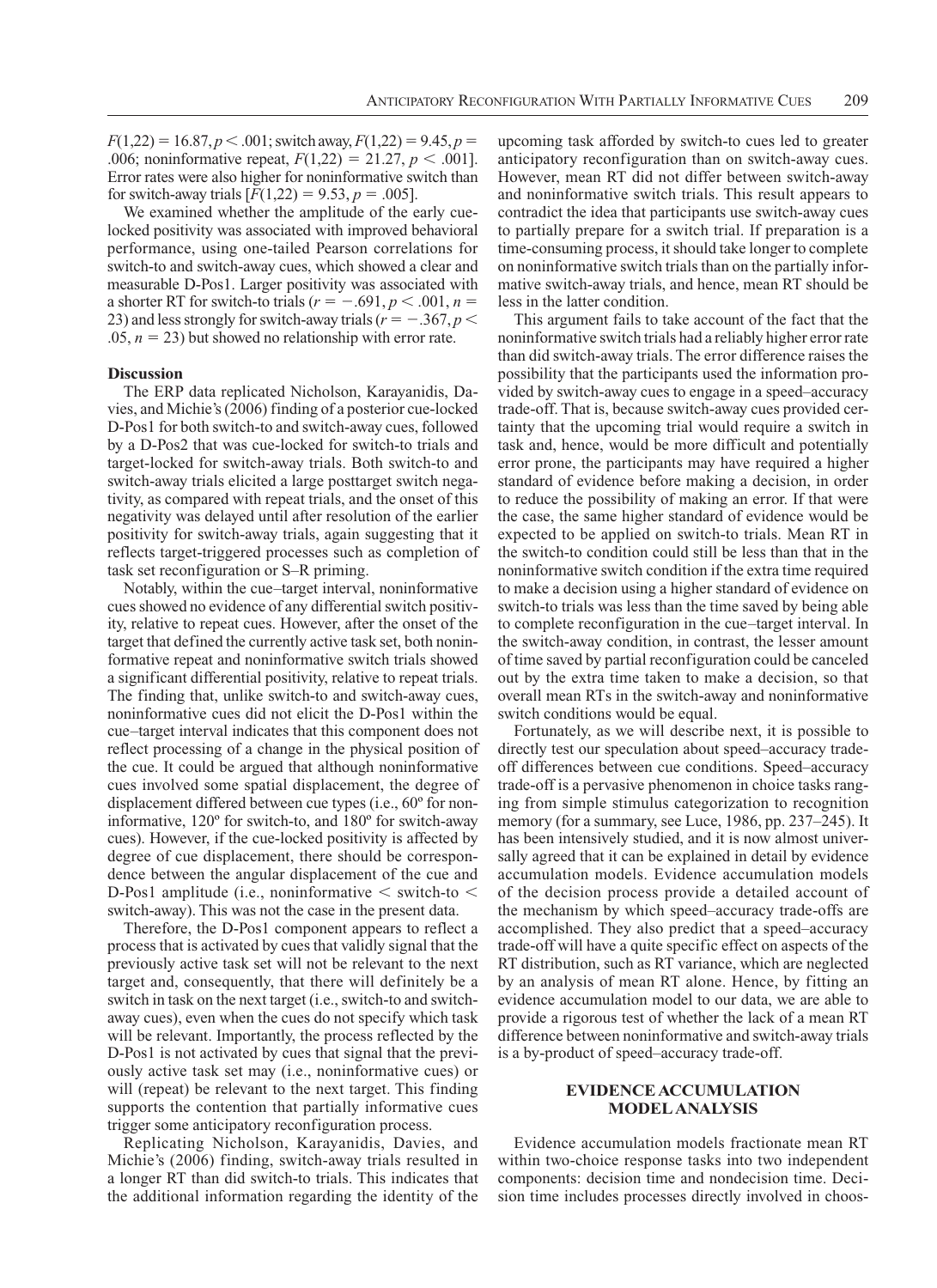ing a response to the current stimulus—that is, stimulus categorization and response selection. Nondecision time includes the time to complete processes that do not directly contribute to the decision, typically including processes such as stimulus encoding and response activation/ execution. Evidence accumulation models assume that a decision is reached by accumulating (i.e., repeatedly sampling and combining) stimulus information about a choice until the evidence favoring one choice exceeds the evidence favoring other choices by a criterion amount. Decision time, therefore, is determined by the conservativeness of the evidence criterion and the rate of evidence accumulation. A speed–accuracy trade-off occurs when participants differ between conditions in conservativeness (i.e., maintain a different evidence criterion).

Wagenmakers, van der Maas, and Grasman (2007) advocated the use of parameter estimates from a particular type of evidence accumulation model, a diffusion model, to account for speed–accuracy trade-off. Their *EZ* diffusion method estimates three parameters. The evidence accumulation, or *drift* rate (*v*) and the evidence criterion (*a*) parameters together determine decision time (*dt*). The remaining portion of the RT that is due to nondecision processes is determined by the *Ter* parameter. We applied a more recent development of this approach, the EZ2 method (Grasman, Wagenmakers, & van der Maas, 2009), which also estimates a decision bias parameter, although this parameter is not of substantive interest in the present application.

Within task-switching paradigms, when reconfiguration is completed before target onset (i.e., anticipatory reconfiguration with predictable switch cues and long cue– target interval), there is no effect of reconfiguration on RT, and any residual RT switch cost is assumed to reflect posttarget processes related to S–R priming. However, if reconfiguration is not completed before target onset (i.e., very short cue–target interval and/or unpredictable switch trials), RT will increase by the amount of time required to complete reconfiguration, since the initiation of decision processing will be delayed. Such delays will increase estimates of the nondecision time (*Ter*) parameter. In our paradigm, switch-to trials allow complete reconfiguration before target onset, and so there should be little or no contribution of reconfiguration to nondecision time. In contrast, on noninformative switch trials, reconfiguration should make a large contribution to nondecision time. If switch-away trials involve partial reconfiguration, nondecision time should be less in switch-away than in noninformative switch trials.

In summary, we predict that nondecision time should be shortest for switch-to trials, intermediate for switchaway trials, and longest for unprepared noninformative switch trials, since the amount of reconfiguration that can be completed in the cue–target interval decreases across these conditions. Predictions related to nondecision time for the repeat cue trials are less constrained, because the reconfiguration process itself may be primed in this condition. Generally, we would expect repeat trials to have a shorter nondecision time than all other trial types, because they require no reconfiguration or, at least, minimal reconfiguration. Switch-to trials may be an exception, since the relatively long cue–target interval may have been sufficient to complete preparation to the same level as that on repeat trials.

Decision time is determined by criterion and drift rate; a longer decision time may result from a high response criterion, a lower drift rate, or a combination of both. Hence, if, as we suggested, participants use a more cautious (larger) evidence criterion in the switch-away than in the noninformative switch condition, a longer decision time would be predicted in the former condition. We argue that it is the fact that these two conditions have opposite effects on nondecision and decision time that can account for our finding of no difference between them in mean RT. Since both switch-to and switch-away cues certainly indicate that the next trial will be a switch, no difference in criterion or decision time is predicted between these conditions. However, we predict that switch-to trials will have a shorter mean RT because of their shorter nondecision time.

### **Method**

Wagenmakers et al.'s (2007) EZ diffusion method estimates three separate parameters for each response to a task: the evidence accumulation, or drift, rate (*v*); the evidence criterion (*a*), which together determine mean decision time (*dt*); and a parameter for the remaining portion of mean RT, nondecision time (*Ter*). These three parameters are estimated analytically on the basis of three aspects of the data for each response: accuracy and the mean and variance of RT for correct decisions. The EZ method assumes that decisions are unbiased, whereas the more recently developed EZ2 method (Grasman et al., 2009) does not need to make this assumption, since parameter estimates are obtained for the entire task, rather than for each response separately. These parameters are two drift rate and two nondecision time parameters (one for each response), the criterion for one of the responses (*a*; the criterion for the other response is assumed to be zero without loss of generality), and the starting point for evidence accumulation (*z*). These size parameters are estimated on the basis of six data points, accuracy, and the mean and variance of correct RT for each response.

Hence, as is the case for EZ, the number of parameters estimated equals the number of data points, but for EZ2, the equation relating the two cannot be solved analytically. However, the EZ2 equation implicitly defines a unique solution that can be easily and reliably found by numerical methods using programs provided by Grasman et al. (2009). Our use of EZ2 was not motivated so much by its affording an estimate of response bias (which we do not report, since there was no evidence of bias or differences in bias across conditions) as by the fact that it requires fewer assumptions and is, in our experience, more robust and efficient than EZ estimation, and because it corresponds more directly to the diffusion model's assumption that one evidence accumulation process is responsible for both choices.

In our experiment, mean RT showed a reliable difference between tasks and a reliable interaction between task and response hand. Since EZ2 analysis depends on variance estimates, and these can be distorted by pooling over conditions that differ in their mean, we applied the diffusion analysis to data broken down by task and response, as well as by trial type. This resulted in small sample sizes for correct responses (less than 20) for some conditions in some participants.

In order to make mean and variance estimates robust, we based them on fits of the ex-Gaussian distribution to correct RT deciles (Heathcote, Brown, & Mewhort, 2002; see Wagenmakers, van der Maas, Dolan, & Grasman, 2008, for a related approach to EZ estimation). We also based EZ2 estimates on the robust accuracy measure recommended by Snodgrass and Corwin (1988). In a few cases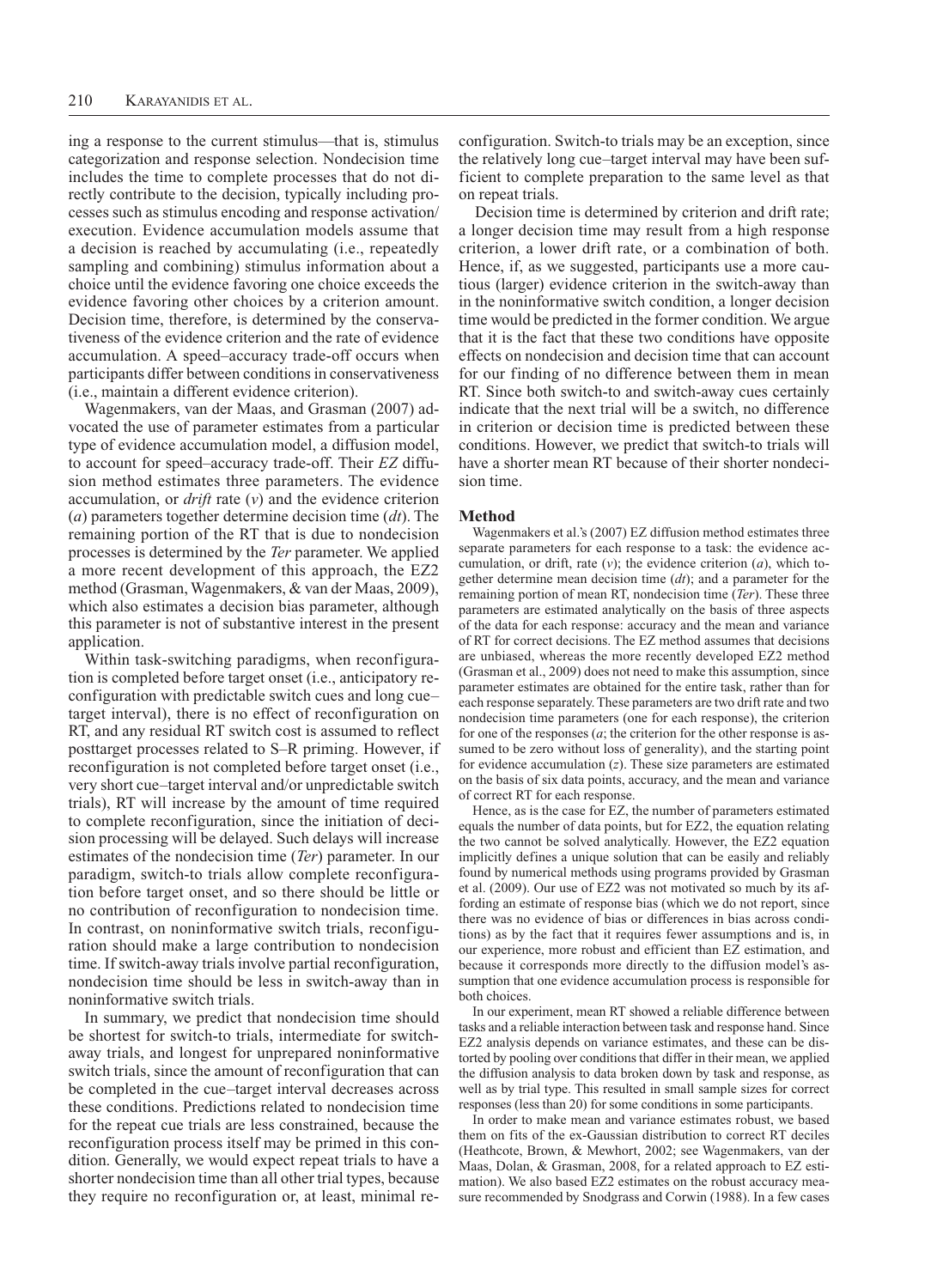

**Figure 5. Cumulative distribution functions created by averaging data deciles over participants and conditions, and similarly averaged deciles produced by ex-Gaussian (EXG) and EZ2 fits.**

 $(<1%)$ , estimates of *Ter* were too small to be plausible  $(<100$  msec). In such cases, we obtained parameter estimates by solving the EZ2 equations under the constraint that *Ter* > 100 msec. Note that without constraint, EZ2 parameters produce a perfectly accurate account of accuracy and correct RT mean and variance. Although this is not necessarily the case when a constraint is imposed, the effect of the constraint used on our data was negligible, so that the account of these measures remained essentially perfect.

Since the ex-Gaussian usually provides an excellent descriptive account of RT distribution, our methods also provided a gold standard against which to compare the diffusion model's account of the data, thus addressing concerns raised by Ratcliff (2008) about EZ estimation. A qualitative check provided by inspecting Figure 5 shows that for our data, EZ2 estimation produced an accurate account of the full distribution of correct RT, which was only slightly inferior to that of the ex-Gaussian. A small disadvantage is to be expected, given that the diffusion model accounts for accuracy, as well as RT, using the same number of parameters as the ex-Gaussian, which accounts only for RT.

## **Results**

EZ2 parameter estimates were derived for each of the 23 participants from Experiment 1. Mean RT, RT variance, and error rate were used to estimate the nondecision time, evidence criterion, and drift rate parameters at each level of task and trial type. These parameter estimates were analyzed using a 3 (task: letter, digit, color)  $\times$  5 (trial type: repeat, switch-to, switch-away, noninformative repeat, and noninformative switch) repeated measures ANOVA, followed by five simple comparisons for trial with familywise error rate adjusted at  $\alpha = 0.01$ . As well as the drift rate, criterion, and nondecision time parameters, we analyzed decision time. We will present results for all four measures for clarity, but it is important to keep in mind that these measures are related, since decision time is a function of drift rate and criterion, and decision time and nondecision time sum to mean RT. Task did not interact with trial type in any of these analyses, so we will report results averaged over task (Figure 6). As in earlier analyses, five planned

contrasts compared repeat trials with switch-to, switchaway, and noninformative repeat trials and switch-away trials with switch-to and noninformative switch trials. We also will report correlations between EZ2 parameters and the early cue-locked switch positivity.

Figure 6A shows that nondecision time varied from 370 msec for repeat trials to 650 msec for noninformative switch trials [trial,  $F(4,88) = 71.06$ ,  $p < .001$ ,  $\varepsilon = .673$ ]. Nondecision time was significantly shorter for repeat trials than for switch-away and noninformative repeat trials  $[F(1,22) = 71.41, p < .001, \text{ and } F(1,22) = 59.69, p < .001$ .001, respectively] [although not part of the planned set, note that the repeat and noninformative switch trials comparison was also highly significant;  $F(1,22) = 213.78$ ,  $p < .001$ ]. Nondecision time did not differ between repeat trials and switch-to trials  $(F < 1.5)$ , but switch-away trials had a significantly shorter nondecision time, as compared with noninformative switch trials  $[F(1,22) = 28.49, p <$ .001] and a longer nondecision time as compared with switch-to trials  $[F(1,22) = 112.8, p < .001]$ . Larger cuelocked positivity was associated with shorter nondecision time for switch-to cues ( $r = -.397, p < .05$ ) and marginally for switch-away cues  $(r = -.349, p = .051)$ .

As is shown in Figure 6D, response criteria were low on repeat and both types of noninformative cue trials. However, criteria were significantly higher for both switch-to and switch-away trials [trial,  $F(4,88) = 14.74$ ,  $p < .001$ ,  $\varepsilon$  = .465; repeat vs. switch-to,  $F(1,22) = 14.07$ ,  $p = .001$ ; repeat vs. switch-away,  $F(1,22) = 9.73$ ,  $p = .005$ ]. Decision time was also significantly affected by trial type  $[F(4,88) = 11.71, p = .001, \varepsilon = .341$ ; see Figure 6B]. Both switch-to and switch-away trials had significantly longer decision time than did repeat trials  $[F(1,22) =$ 18.32,  $p < .001$ , and  $F(1,22) = 9.14$ ,  $p = .006$ , respectively]. Decision time was also lower for noninformative switch than for switch-away trials  $[F(1,22) = 16.76, p <$ .001]. This can be accounted for by differences in response criterion  $[F(1,22) = 44.06, p < .001]$ , but not drift rate  $(F \leq 1;$  see Figure 6C). Drift rate for repeat trials was significantly higher than that for all other trial types [switchto,  $F(1,22) = 62.05, p < .001$ ; switch-away,  $F(1,22) =$ 27.67,  $p < .001$ ; noninformative repeat,  $F(1,22) = 13.36$ ,  $p = .001$ ]. Larger cue-locked positivity on switch-to trials was associated with a shorter decision time  $(r = -.414, ...)$  $p < .05$ ), lower criterion ( $r = -.425$ ,  $p < .05$ ) and a faster drift rate  $(r = .366, p < .05)$ . Switch-away cues showed no significant correlations between cue-locked positivity and these diffusion measures.

## **Discussion**

The nondecision time findings are consistent with predictions based on our assumption that the cues preceding noninformative switch, switch-away, and switch-to trials result in differential degrees of activation of an anticipatory reconfiguration process. Partially informative switchaway cues, which provided certainty about an upcoming task switch without indicating which task would be active, offered a reliable behavioral advantage over noninformative cues that were equally likely to be followed by a switch or a repeat trial. In particular, this advantage was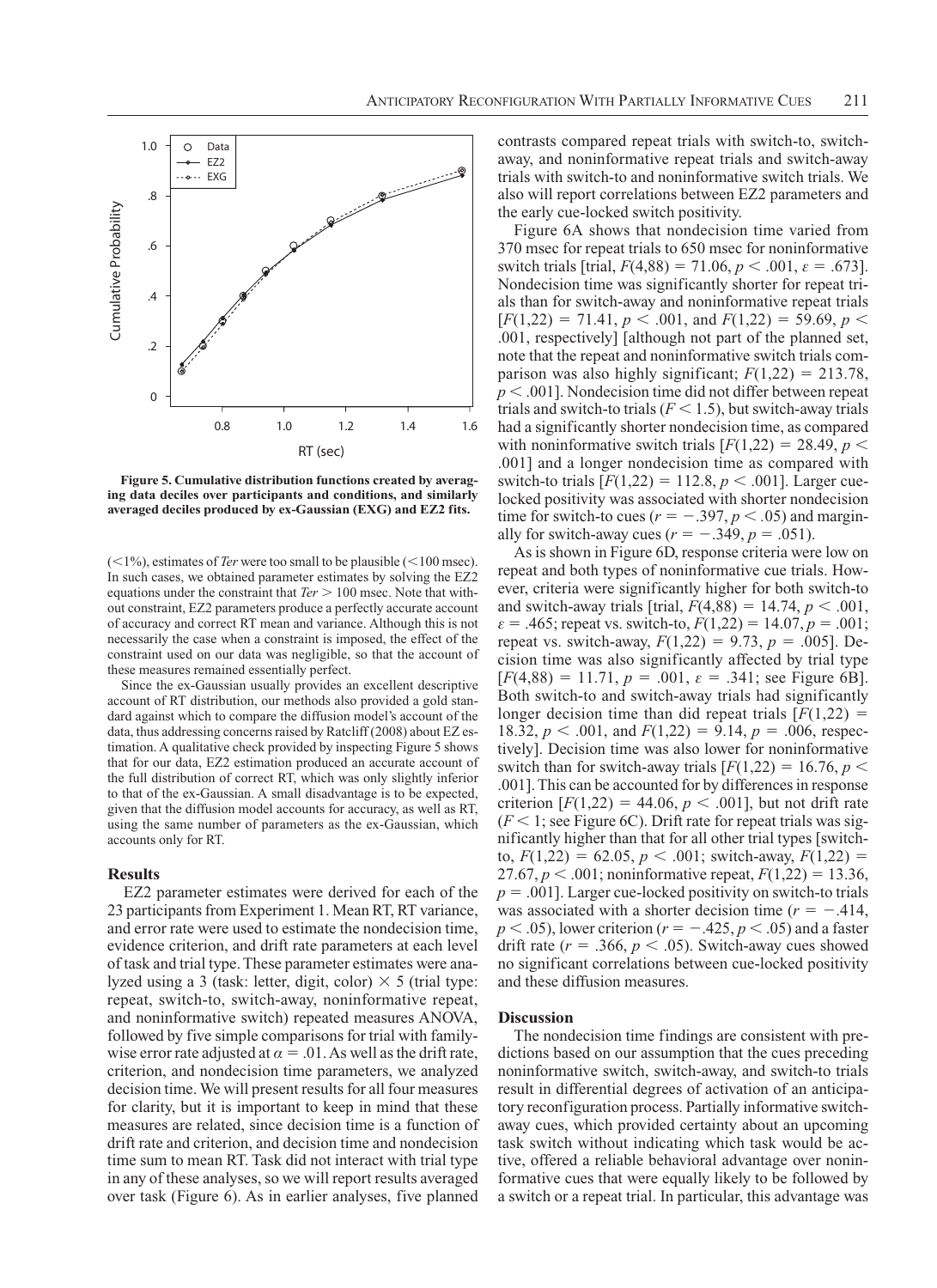

### **Figure 6. Diffusion model parameters. R, repeat; N-R, noninformative repeat; S-T, switch-to; S-A, switch-away; N-S, noninformative switch. Significant differences between conditions are shown by solid lines at**  $p < .01$ **.**

evident in nondecision time, $<sup>1</sup>$  a latent measure that, in the</sup> context of cued task-switching, is affected by the degree of anticipatory reconfiguration afforded by the cue. In the present paradigm, the only common information provided by switch-to and switch-away cues and not afforded by noninformative cues is that the task that was relevant on the previous trial *will not* be repeated. The finding that this information resulted in a reduction in nondecision time suggests that both switch-away and switch-to cues elicit some degree of anticipatory reconfiguration and that this partial preparation results in a behavioral advantage over noninformative cues that are equally likely to result in a switch or repeat trial.

Just as is predicted by our speed–accuracy trade-off account, response criterion adjustment occurred only for cues validly predicting a change in task (switch-to, switchaway), but not for cues signaling that the task may repeat (noninformative).2 This criterion adjustment caused decision time to be greater in the switch-to and switch-away

conditions than in the noninformative switch condition. The decision time difference between switch-away and noninformative cues masked the nondecision time advantage that partial preparation afforded to switch-away cues over noninformative switch cues, resulting in no observable difference in mean RT.

This pattern of reduced nondecision time and increased response criterion in the switch-away and switch-to conditions may appear counterintuitive. It suggests that anticipatory reconfiguration (reflected in reduced nondecision time) resulted in longer rather than shorter decision times—a disadvantage, rather than an advantage, of preparation. However, seeing this effect as only a disadvantage fails to appreciate the full range of behavior displayed by participants, and the task demands that they must satisfy in terms of accuracy, as well as speed. The increase in response criterion had the advantage of decreasing the probability of an error, which explains why accuracy was higher in the switch-away and switch-to conditions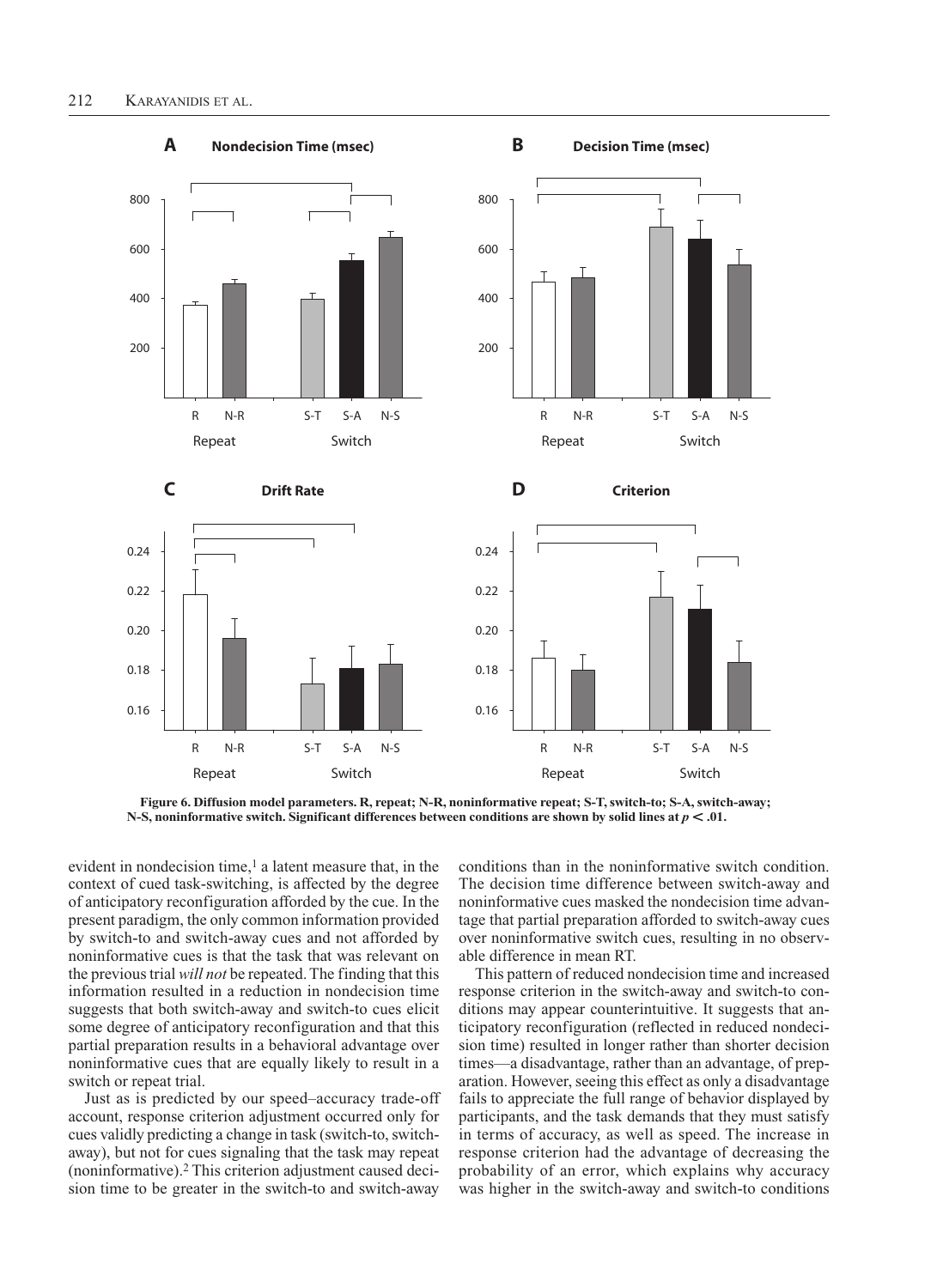than in the noninformative switch condition, even though the quality of the evidence (drift rate) was the same in all three conditions. By setting the criterion as they did, participants were able to achieve greater accuracy in the switch-to condition without sacrificing speed, relative to the noninformative conditions, since the increased decision time cost was canceled by the nondecision time advantage afforded by partial preparation.

# **General Discussion**

Nicholson, Karayanidis, Davies, and Michie (2006) reported an early cue-locked differential switch positivity for both fully informative (switch-to) and partially informative (switch-away) cues, suggesting a common anticipatory reconfiguration process. They argued that since the only common information provided by these cues was that the previously active task would not be repeated, this switch positivity could reflect suppression or disengagement of the now irrelevant task set. However, the absence of a demonstrated behavioral benefit afforded by switch-away cues and the fact that both switch-to and switch-away, but not repeat, cues involved a change in spatial position suggested another interpretation: that the early switch positivity reflects processing of the change in the spatial position of the cue or repetition priming for the repeat cue. In the present study, we tested this alternative explanation by including noninformative cues that, like switch-to and switch-away cues, involve a change in spatial position (and therefore do not involve cue identity repetition) but, unlike switch-to and switch-away cues, are not associated with any strategic benefit in suppressing the previously active task set. The ERP data showed that the posterior cue-locked D-Pos1 was elicited for both switch-to and switch-away cues, but not for noninformative cues. Therefore, D-Pos1 does not simply reflect processing of a change in cue position.

These results indicate that partially informative cues trigger a subcomponent of an anticipatory reconfiguration process represented by the D-Pos1 to both switchto and switch-away cues. Surprisingly, switch-away cues signaling that the upcoming trial required a change in task set, without specific information about which task set to prepare, did not appear to provide any advantage in speed, relative to noninformative cues signaling that a change might or might not be necessary. However, error scores provided evidence that the failure to find a switchto advantage in mean RT was due to a speed–accuracy trade-off.

We examined the issue of speed–accuracy trade-off by using the EZ2 analysis method (Grasman et al., 2009), which combines measurements of response accuracy with measurements of response speed and variability in order to fit an evidence accumulation model of the task decision process. Critically for our purposes, this model produces estimates of the criterion amount of evidence required to make a decision and of the mean time to complete nondecision and decision processes. Diffusion model analyses provided evidence of a behavioral effect on RT of the partial information provided by switch-away cues. Specifically, nondecision time, a latent measure that includes the time to complete reconfiguration after target onset, did not differ between repeat and switch-to cues but increased progressively across switch-to, switch-away, and noninformative cues. Hence, cues that allowed full reconfiguration showed no effect of reconfiguration on nondecision time, whereas cues that allowed partial reconfiguration provided a nondecision time advantage over cues providing no information about the likelihood of a switch trial.

These results are consistent with the idea that the partial preparation afforded by the information that the previously active task set will not be repeated is a timeconsuming part of the reconfiguration process. Nondecision time was negatively correlated with the amplitude of the early cue positivity, suggesting that activation of the processes reflected in this early switch positivity resulted in greater anticipatory reconfiguration. Importantly, the diffusion analysis demonstrates that behavioral results are consistent with the interpretation of D-Pos1 as being representative of preparation for an upcoming change in task set. These data provide a crucial link between behavioral and ERP data that does not exist when only mean RT is considered.

Although these findings strongly support the contention that partially informative cues trigger some anticipatory reconfiguration process, there are at least two possible interpretations of the precise nature of this process. One possibility is inhibition of the previously relevant task set, which both switch-to and switch-away cues indicate will not be relevant on the current trial (Nicholson, Karayanidis, Davies, & Michie, 2006). Another is activation of one or more task sets that the cues indicate are likely to be relevant for the following target.<sup>3</sup> In the latter case, switch-away cues could either activate both possible task sets or randomly activate one of the two possible task sets. If both possible task sets are activated, it seems likely that cue-locked waveforms would reflect greater processing for switch-away trials than for switch-to trials. Hence, cue-locked differentiation between repeat and switch trials (i.e., D-Pos1) should be larger or more prolonged for switch-away cues than for switch-to cues (i.e., switch-to trials  $=$  one task set activation, switch-away trials  $=$  two task set activations). Furthermore, noninformative cues are also likely to activate the nonrepeat task set. Therefore, the cue-locked positivity should show amplitude changes so that repeat  $\lt$  switch-to = noninformative  $\lt$  switchaway. This order is not compatible with the pattern of differences observed in cue-locked waveforms.

If switch-away cues activate only one of the two cued task sets in a random or semirandom fashion, the behavioral advantages that we found for switch-away over noninformative cues are difficult to understand. Since both types of cues afford the same level of uncertainty reduction about the nature of the upcoming task, it seems likely that both will be used to activate the corresponding task sets in the same way. If this were the case, there should be no behavioral advantage for switch-away trials over noninformative trials, which is not what was observed. It remains possible, however, that the task set activation account is correct if participants only, or more efficiently,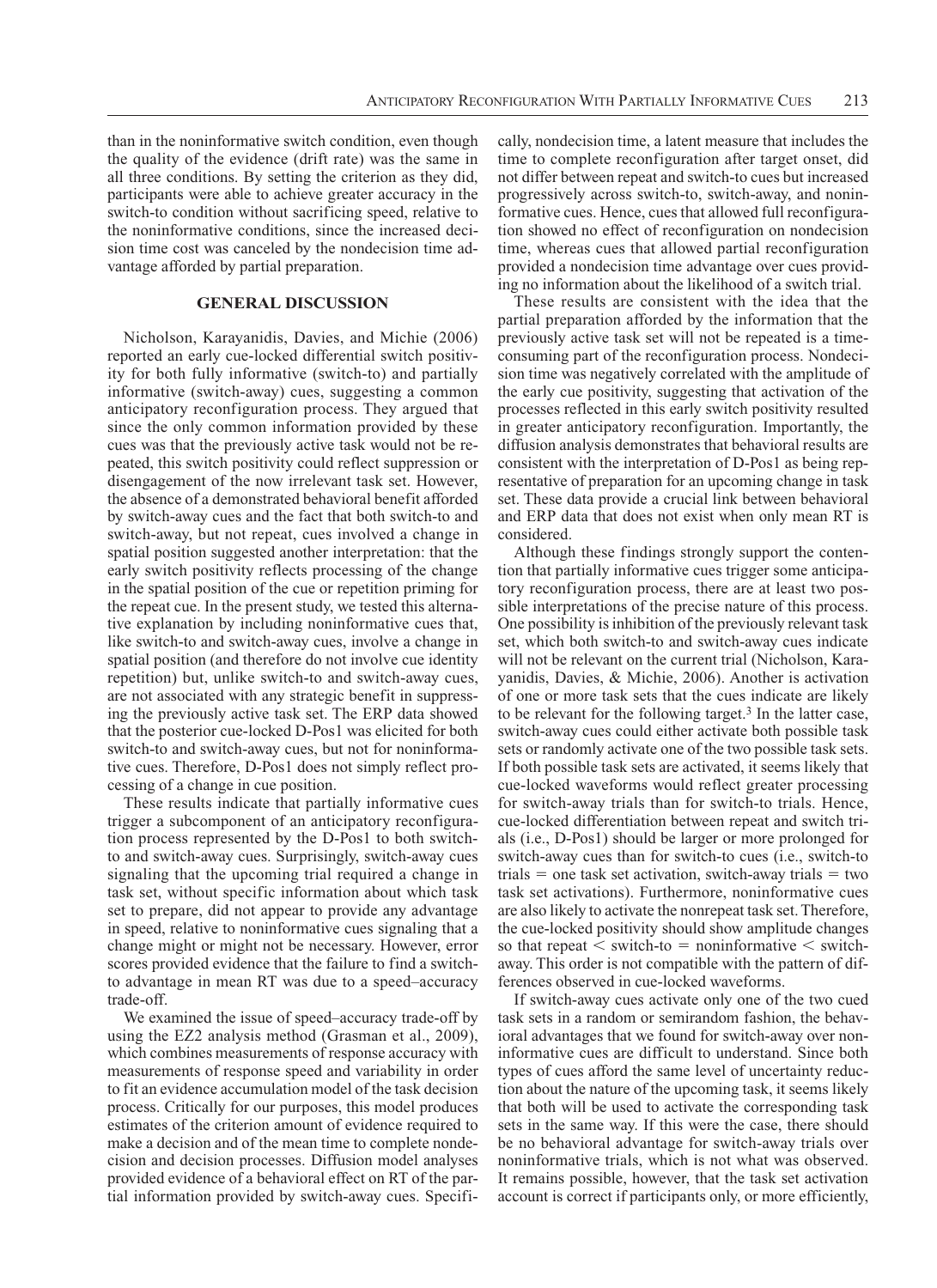use switch-away cues for task set activation, although it is unclear why this might be the case.

The alternative interpretation (Nicholson, Karayanidis, Davies, & Michie, 2006) is that anticipatory task set reconfiguration is a multicomponent process that encompasses both inhibition of the previously active task set, reflected in the early D-Pos1, and activation of the now relevant task set, reflected in the later D-Pos2. Variation across switch-to, switch-away, and noninformative cues in both D-Pos1 and nondecision time is compatible with a process of suppression or inhibition of the previously active task set, which may be conceptualized as being similar to the idea of disengagement of attention to spatial location invoked in cued spatial attention tasks (e.g., Posner, 1980; but see Cohen, Romero, Servan-Schreiber, & Farah, 1994). This interpretation is strengthened by the finding that the amplitude of the early cue-locked positivity for both switch-to and switch-away cues was inversely related to mean RT and nondecision time, suggesting that greater anticipatory reconfiguration, which we argue involves inhibition of the irrelevant task set, leads to a shorter RT by reducing nondecision time.

The evidence accumulation (diffusion) model analysis provided not only evidence for a behavioral benefit arising as a result of task set inhibition, but also a plausible explanation of why this behavioral benefit is not evident in mean RT measures. Specifically, model parameters indicated that the nondecision time advantage offered by this partial preparation was not evident in mean RT because it was counteracted by another process that was also activated by cues that provided certainty of an upcoming switch in task, which resulted in an increase in the decision time component of RT. Estimates of the criterion amount of evidence required to make a decision indicated that the participants responded to cues that provided certainty of an upcoming switch in task (i.e., switch-away and switchto cues) by requiring a higher standard of evidence, resulting in slower but more accurate decisions for switch-away than for noninformative switch trials.

This more fine-grained analysis of the behavioral data produced results that, in contrast to traditional approaches, are able to provide a unified explanation of both accuracy and speed. The fact that switch-to and switch-away cues were associated with both a reduction in nondecision time and an increase in evidence criterion suggests a third interpretation of the anticipatory preparation process reflected in the early cue-locked positivity. Specifically, it is possible that D-Pos1 reflects the process of increasing the evidence criterion and that this is a time-consuming process that contributes to nondecision time. When this process can be completed before target onset, D-Pos1 is elicited in the cue–target interval, and nondecision time is reduced. When it is completed after target onset, D-Pos1 is elicited after target onset, and nondecision time is higher. Although this explanation is compatible with most of our results, it predicts that evidence criterion should be higher for all switch trials, but this was not the case for noninformative switch trials. This account is also not easily reconciled with the fact the target-locked positivity was elicited for both noninformative switch and noninformative repeat trials, even though neither showed an increase in evidence criterion. Furthermore, it predicts that the amplitude of the early cue positivity will be associated with a higher evidence criterion for both switch-to and switch-away cues. However, a larger early cue positivity was associated with a shorter nondecision time and a *lower* evidence criterion, the latter being significant only for switch-to cues.

In conclusion, we have replicated evidence for an early cue-locked positivity that is elicited by cues that provide certainty of an upcoming switch in task. We provided strong evidence that this positivity is associated with an anticipatory component of the task set reconfiguration process and with a behavioral benefit in the nondecision component of RT. We have identified a number of alternative interpretations of this process and have shown that most fail to explain the full set of behavioral and ERP data. It seems to us arguable, therefore, that although the data do not provide *direct* evidence for task set inhibition as a component of anticipatory task set reconfiguration, this interpretation provides the most plausible and comprehensive account of the data.

More broadly, the finding that simple behavioral measures and ERP measures may lead to theoretically opposed interpretations of the underlying cognitive processes suggests that such simple behavioral measures alone may be limited. We argue, instead, that more sophisticated modelbased analyses of behavior, combined with ERP and other neuroimaging measures, are likely to be more successful in providing a full account of all relevant processes (see also Forstmann et al., 2008).

#### **Author Note**

This work was supported by funding from the University of Newcastle Research Grants Committee and was approved by the University of Newcastle Human Research Ethics Committee. Elise Mansfield was supported by an Australian Postgraduate Award and a University of Newcastle Vice-Chancellor's Award for Outstanding RHD Candidate. We acknowledge the contribution of Rebecca Nicholson and Damien Mannion in setting up the paradigm. We thank Pat Michie for discussions related to this work. Correspondence concerning this article should be addressed to F. Karayanidis, Functional Neuroimaging Laboratory, School of Psychology, University of Newcastle, Callaghan, NSW 2308, Australia (e-mail: frini.karayanidis@newcastle.edu.au).

#### **References**

- Andreassi, J. L. (2000). *Psychophysiology: Human behavior and physiological response* (4th ed.). Mahwah, NJ: Erlbaum.
- Arrington, C. M., Logan, G. D., & Schneider, D. W. (2007). Separating cue encoding from target processing in the explicit task-cuing procedure: Are there "true" task switch effects? *Journal of Experimental Psychology: Learning, Memory, & Cognition*, **33**, 484-502. doi:10.1037/0278-7393.33.3.484
- Cohen, J. D., Romero, R. D., Servan‑Schreiber, D., & Farah, M. J. (1994). Mechanisms of spatial attention: The relation of macrostructure to microstructure in parietal neglect. *Journal of Cognitive Neuroscience*, **6**, 377-387. doi:10.1162/jocn.1994.6.4.377
- Driesbach, G., Haider, H., & Kluwe, R. H. (2002). Preparatory processes in the task-switching paradigm: Evidence from the use of probability cues. *Journal of Experimental Psychology: Learning, Memory, & Cognition*, **28**, 468-483. doi:10.1037/0278-7393.28.3.468
- FORSTMANN, B. U., DUTILH, G., BROWN, S., NEUMANN, J., VON CRAmon, D. Y., Ridderinkhof, K. R., & Wagenmakers, E.-J. (2008). Striatum and pre-SMA facilitate decision-making under time pressure. *Proceedings of the National Academy of Sciences*, **105**, 17538- 17542.